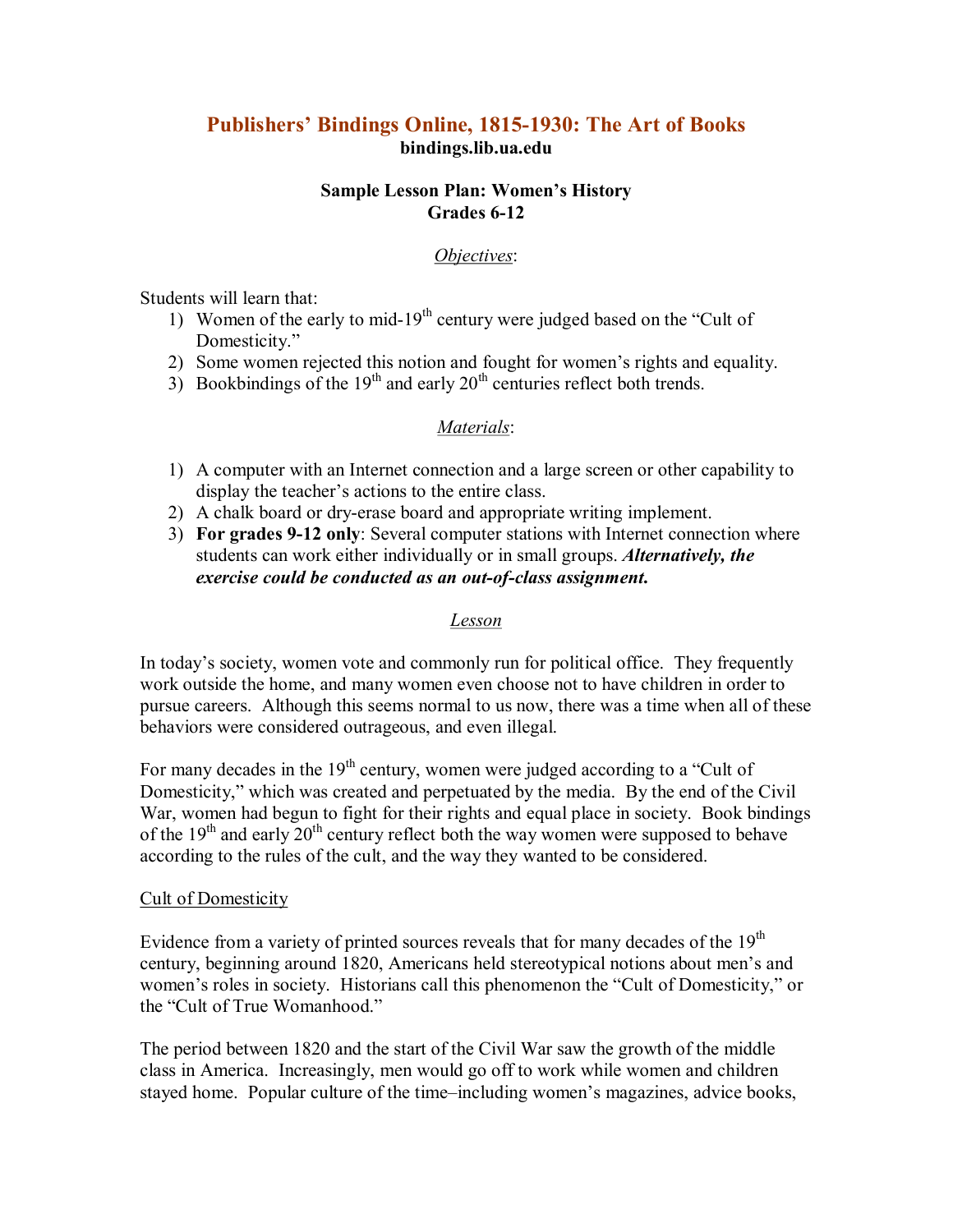newspapers, and fiction–emphasized the division between women and men. The ideal of womanhood that came about featured four characteristics of true womanhood, all of which are evident in book bindings:

- 1) [Go to "Guided Search" on the PBO site, and type "pbw00794" in the first search box. Click "search." Click on the thumbnail that appears, and then enlarge the image by clicking on the largest box below it.] *Piety*. A true woman would be deeply religious. In addition to serving as the spiritual leader of her family, taking them to church and reading the Bible to them, a true woman would consider herself a soldier in Christ's army against lechery and sin. Many women thus were involved in the Moral Reform movement of the 1830s and 1840s, promoting abstinence. This German-American book shows a woman reading the Bible.
- 2) [In "Guided Search," type "pbw00930" in the first search box. Click "search." Click on the thumbnail that appears, and then enlarge the image by clicking on the largest box below it.] *Purity.* Related to piety, a true woman believed sex was sinful and chose to be chaste, except to procreate. Women's fashions of the 1830s through the 1850s were conservative, hiding a woman's body and often her covering her head. True women dressed like a "lady." This book cover shows a woman whose clothes cover her entire body, except for her face.
- 3) [In "Guided Search," type "pba00553" in the first search box. Click "search." Click on the thumbnail that appears, and then enlarge the image by clicking on the largest box below it.] *Domesticity*. The home was seen as the separate, proper sphere for a true woman. Because of her piety and chastity, she would be seen as morally superior to and purer than her husband, and thus better suited for childrearing. Therefore, the "normal" profession for a true woman was motherhood. This book shows a weary mother.
- 4) [In "Guided Search," type "pbw00884" in the first search box. Click "search." Click on the thumbnail that appears, and then enlarge the image by clicking on the largest box below it.] *Submissiveness*. Despite his moral inferiority, a true woman would be tender toward her husband. She would sacrifice her happiness for his and be subservient to him. In fact, women would be subservient to all men, allowing them to do all the work outside the home and make all political decisions. This book shows a woman and man reading together. The woman is depicted as lower than the man, indicating her subservience to him. She also is seated beside him with her hands in her lap, while the man is seated at the table with his hands on the book.

#### The Movement for Women's Rights

As early as 1840, when women were prohibited from serving as delegates to an anti slavery conference, women began to fight for their rights to serve as equals in society–to work outside the home and to be recognized in the political sphere. The work women performed by necessity during the Civil War gave them organizational, occupational, and leadership skills. As more and more women pushed for women's rights, the Cult of Domesticity was reversed, both in society and on the covers of books.

[In "Guided Search," type "pba00662" in the first search box. Click "search." Click on the thumbnail that appears, and then enlarge the image by clicking on the largest box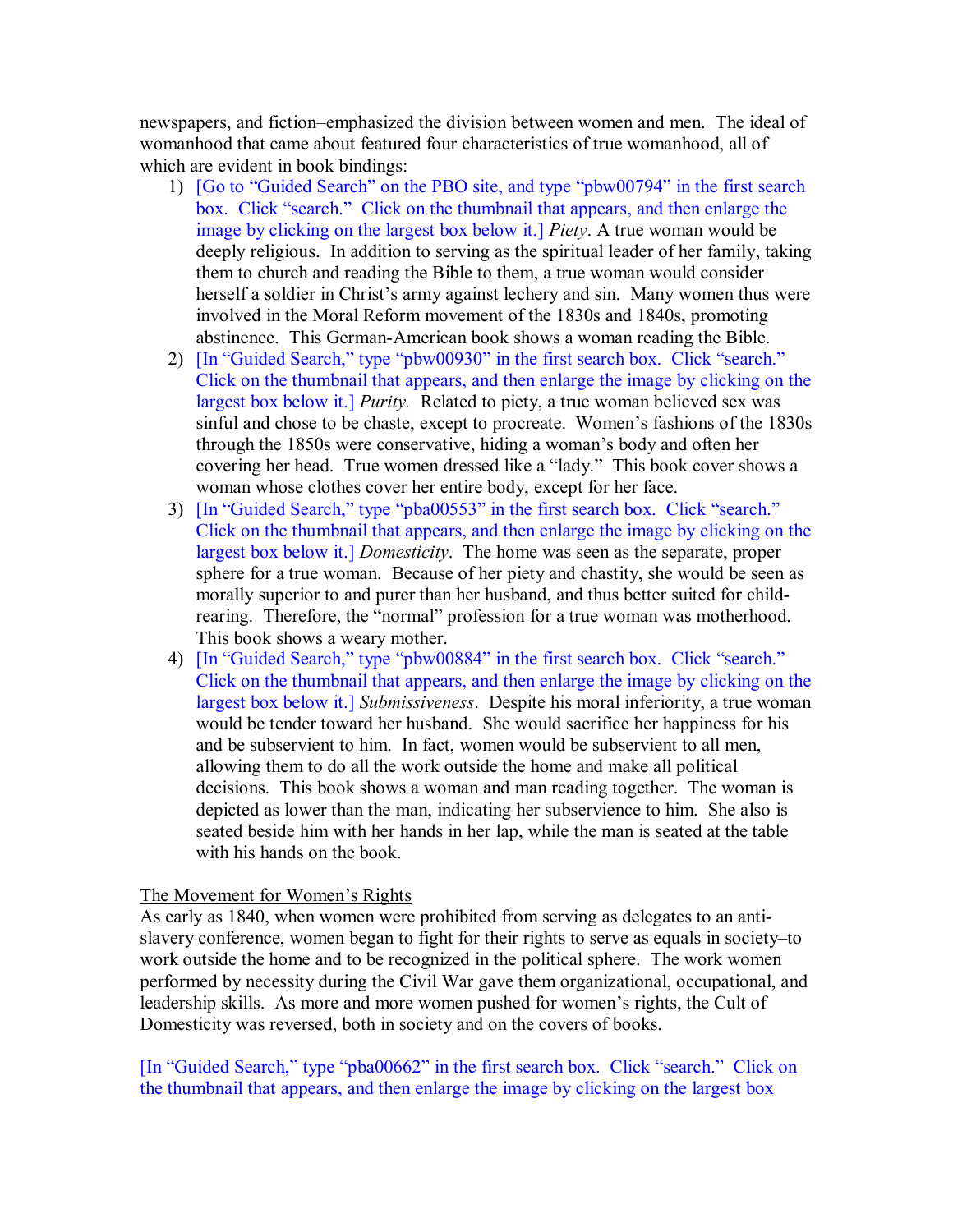below it.] A true woman no longer had to be pious and pure. As women's fashions began to show more skin, book covers like this one began to depict women wearing racier clothing. [In "Guided Search," type "pba00560" in the first search box. Click "search." Click on the thumbnail that appears, and then enlarge the image by clicking on the largest box below it.] Books also began showing women riding bicycles and horses, activities that the older women (members of the Cult of True Womanhood) considered scandalous. On the cover of this book, the woman not only is riding a horse, but she also is hunting...with men. In fact, she is leading the charge.

[In "Guided Search," type "pba00683" in the first search box. Click "search." Click on the thumbnail that appears, and then enlarge the image by clicking on the largest box below it. Click on "other part" to show the dust jacket.] Obviously, women no longer were confined to the home. Many began working at jobs other than as wives and mothers. The cover of this book shows a woman with a shovel, surrounded by other tools of manual labor.

[In "Guided Search," type "pba00262" in the first search box. Click "search." Click on the thumbnail that appears, and then enlarge the image by clicking on the largest box below it.] As the women's movement gained strength, women no longer were considered submissive. This picture is the opposite of the book cover that depicted the woman as lower than the man, and thus subservient to him. On this cover, the woman is depicted as being higher than the man.

[In "Guided Search," type "pba01398" in the first search box. Click "search." Click on the thumbnail that appears, and then enlarge the image by clicking on the largest box below it.] No longer were men alone able to make political decisions, either. In 1920, women finally were granted suffrage and like men, they were able to vote. Even before then, women were elected to political office. This book shows an important woman approaching a government building.

#### Summary

The role of women in society changed dramatically between 1820 and 1920. During much of the  $19<sup>th</sup>$  century, women were judged according to the Cult of Domesticity, which stated that true women must be pious, pure, domestic, and submissive. As women began fighting for their rights, the cult was reversed, until women were free from restrictive fashions and no longer confined to the home. In fact, they were able to work at any job and participate in the political system, just like men. Book bindings of the  $19<sup>th</sup>$ and early  $20<sup>th</sup>$  centuries reflect this shift from the Cult of True Womanhood to the achievement of women's suffrage.

#### *Student Activities*:

*Activity 1 (Grades 6-8) This activity should be completed as a class, with the instructor performing the searches and facilitating class discussion.*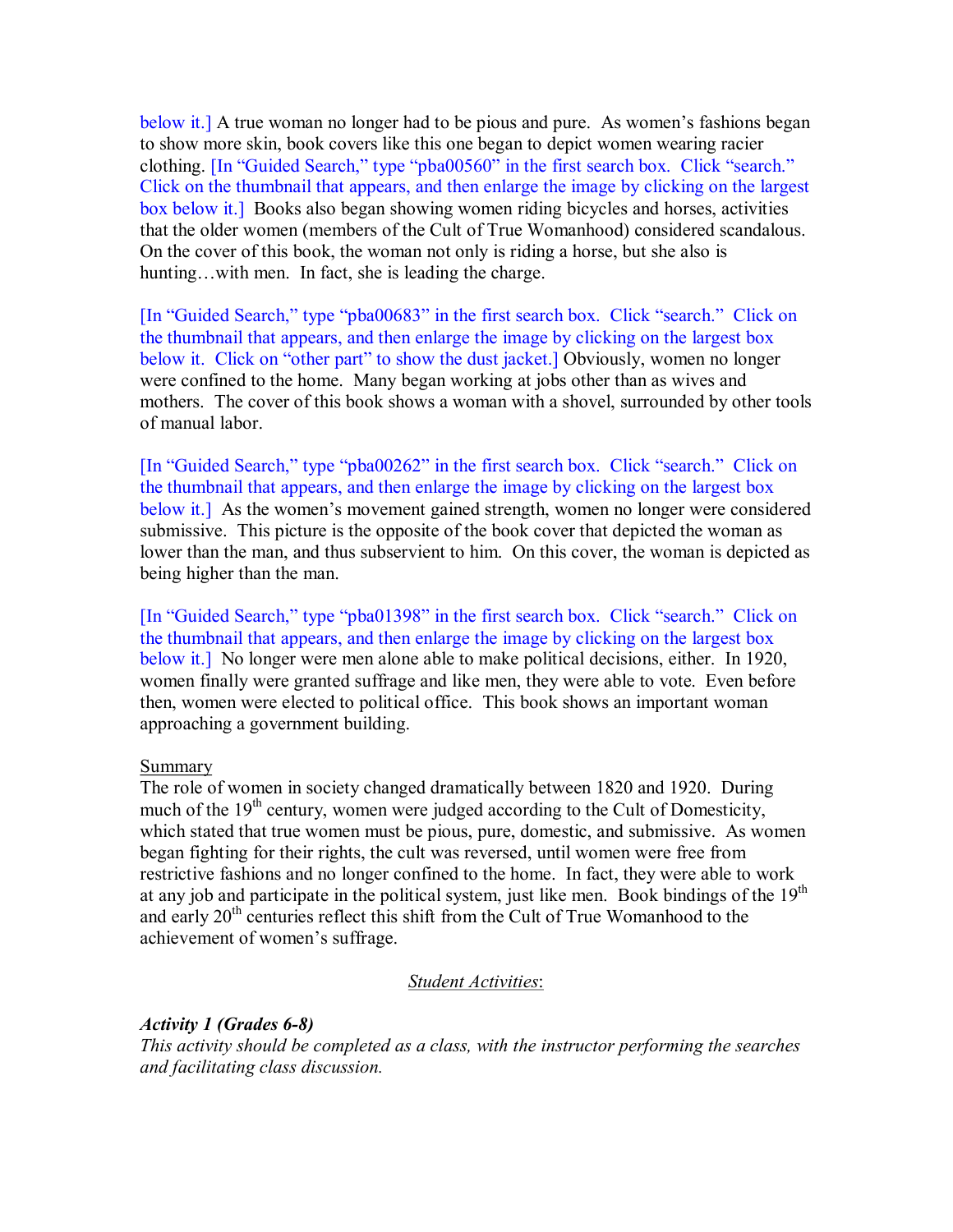Although the Cult of Domesticity began earlier in the  $19<sup>th</sup>$  century, widespread use of pictures on the covers of books did not occur until the 1840s. In this activity, students will compare the pictures on the covers of books published in the 1840s, during the height of the Cult of Domesticity, to pictures on the covers of books published in the 1920s, following the passage of women's suffrage.

First, search for book covers that depict women in the 1840s:

- 1) Go to "Guided Search" on the PBO site: At [http://bindings.lib.ua.edu/sitesearch.html,](http://bindings.lib.ua.edu/sitesearch.html) select the "Search by Keyword" link. Then, click on "Guided Search" at the top of the page.
- 2) In the top search box, type in "1840 or 1841 or 1842 or 1843 or 1844 or 1845 or 1846 or 1847 or 1848 or 1849." Select "date" in the last drop-down menu on that line.
- 3) In the second search box, type "women." Select "subject" from the last drop down menu on that line.
- 4) At the bottom of the page, select "Display in Gallery" from the drop-down menu to the right of the word "Records."
- 5) Click "search."

Click on the first thumbnail and enlarge the picture by clicking on the large box under the illustration. Ask students what they notice about the book cover. What is its physical appearance like (i.e., color of cover and picture, size of picture, type of lettering, other designs)? How are women depicted on this book cover? Click on click on the right arrow (in the top-right corner of the screen) to move to the next cover. Repeat this exercise for all covers in this group. Take notes on the board so students have a reference point for comparison.

Now, search for book covers that depict women in the 1920s:

- 1) Go to "Guided Search" on the PBO site: At [http://bindings.lib.ua.edu/sitesearch.html,](http://bindings.lib.ua.edu/sitesearch.html) select the "Search by Keyword" link. Then, click on "Guided Search" at the top of the page.
- 2) In the top search box, type in "1920 or 1921 or 1922 or 1923 or 1924 or 1925 or 1926 or 1927 or 1928 or 1929." Select "date" in the last drop-down menu on that line.
- 3) In the second search box, type "women." Select "subject" from the last drop down menu on that line.
- 4) In the third search line, select "not" from the first drop-down menu, type "Uncle" Tom's Cabin" in the search box, select "as a phrase" in the next drop-down menu, and "title" from the last drop-down menu on that line.
- 5) At the bottom of the page, select "20" from the drop-down menu to the left of the word "Records," and "Display in Gallery" from the drop-down menu to the right.
- 6) Click "search."

Because there are several examples in this gallery, you may want to select four or five to examine closely. Click on each thumbnail separately, and return to the gallery (by clicking "Results" in the top-left corner) to select the next one to examine. You may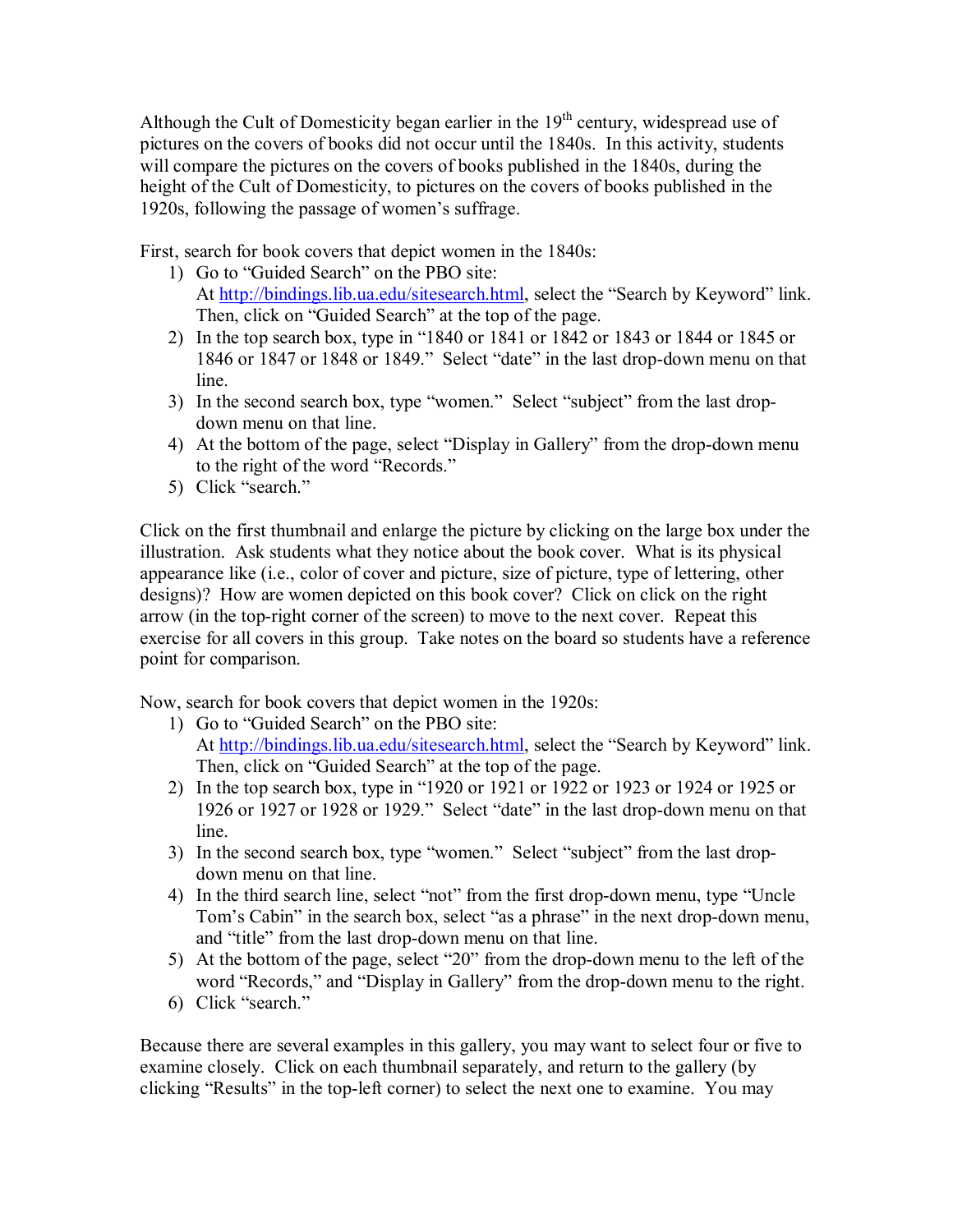need to click on other illustrations (such as dust jackets or endpapers) in order to see the depiction of women. Ask the same questions about these covers that you did for the 1840s books.

Using the notes on the board for reference, the class should now compare the book covers of the 1840s to the covers of the 1920s:

- · What differences or similarities do they notice about the physical appearance of the covers?
- · What differences or similarities do they notice about the depiction of women?
- · What have the students learned about the ability for book bindings to reflect historical events and attitudes?
- · How do they think women should be depicted on book covers today, and why?

# *Activity 2 (Grades 912)*

*Students can complete the following activity individually or in small groups. The activity may be completed in class or as a homework assignment. Students should write down their answers and be prepared to discuss them in class.*

Several authors have written books dealing with women's themes. Students/groups should select (or the teacher should assign each student/group) one of the following writers to study:

George Cary Eggleston Annie Fellows Johnston Nell Speed

Students should search the PBO database for books about women by these authors. To do so, they will:

- 1) Go to "Guided Search" on the PBO site: At [http://bindings.lib.ua.edu/sitesearch.html,](http://bindings.lib.ua.edu/sitesearch.html) select the "Search by Keyword" link. Then, click on "Guided Search" at the top of the page.
- 2) In the top search box, type in the selected/assigned author's name. Select "all of these" in the first drop-down menu on that line, and "name" in the second dropdown menu.
- 3) In the second search box, type "women." Select "subject" from the last drop down menu on that line.
- 4) At the bottom of the page, select "Display in Gallery" from the drop-down menu to the right of the word "Records."
- 5) Click "search."

Students should study each book cover that appears. They will click on each thumbnail to see a larger image of the cover, other images (e.g., spine, dust jacket, end papers), and information about the book (i.e., publisher, date of publication). Once familiar with the author's work, students will determine what the book covers say about:

- · women's history at the time of publication; and
- the author's feelings about women's place in society.